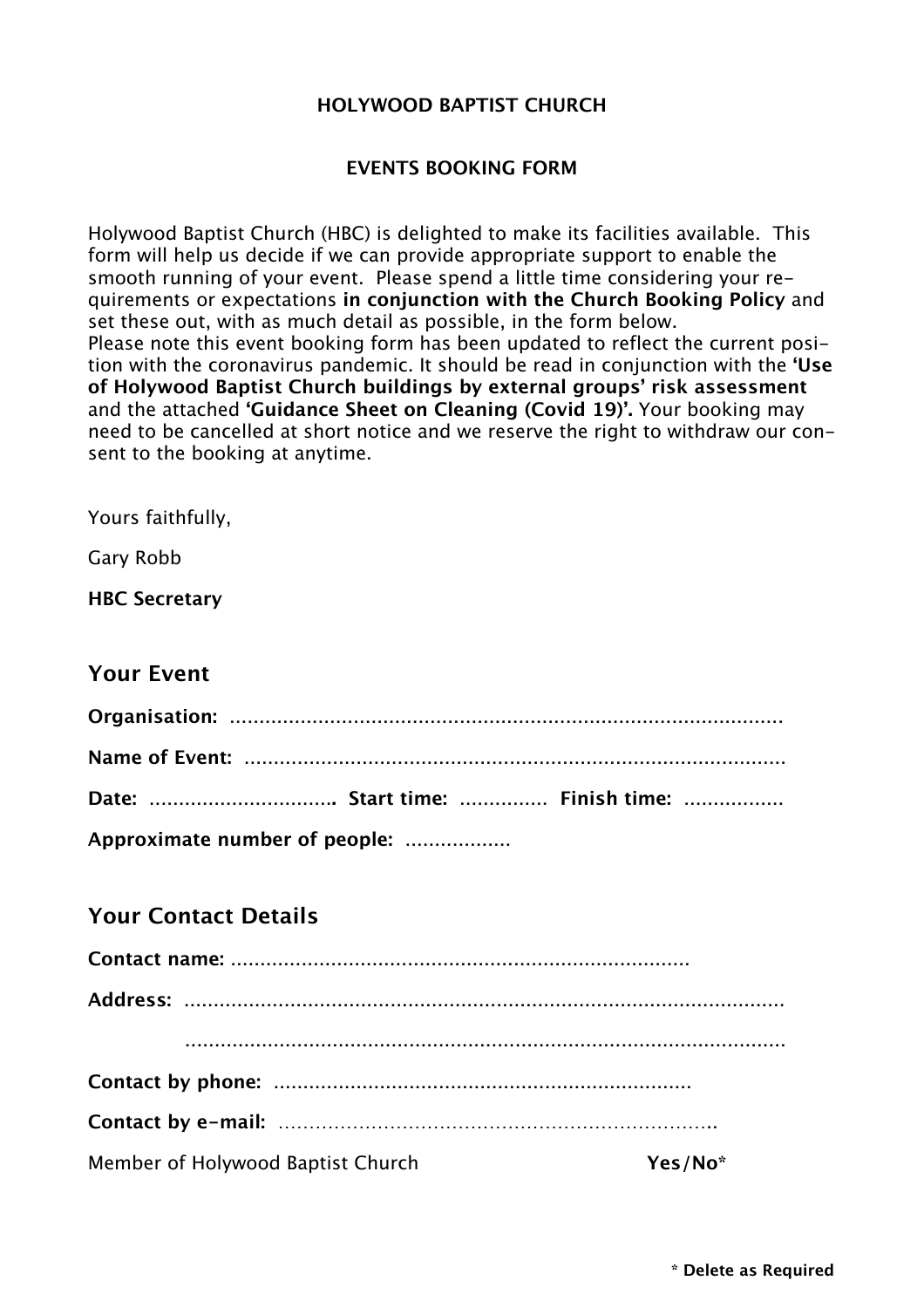# **Requirements**

#### **Premises**

Please indicate if you anticipate use of the following Church premises:

| Main Auditorium (ground floor only)           | Yes/No <sup>*</sup> |
|-----------------------------------------------|---------------------|
| Main Auditorium (balcony)                     | Yes/No*             |
| <b>Minor Hall</b>                             | Yes/No*             |
| <b>Coffee Lounge</b>                          | Yes/No*             |
| <b>Youth Wing</b>                             | Yes/No <sup>*</sup> |
| <b>Sports Hall</b>                            | Yes/No <sup>*</sup> |
| Prayer room/creche room                       | Yes/No*             |
| <b>Toilets (Ground Floor Disabled Access)</b> | Yes/No*             |

### **Set Up**

Please specify your set up requirements:

..................................................................................................

.............................................................................................................................. ...................................................... .............................................................................................................................. ..........................................................

**Church Support Required Yes/No\***

### **Time**

Access to the premises will be facilitated by a member of HBC. Please specify your access requirements, including time in, time out:

...................................................................................................................... ......................................................................................................................

## **Car Parking**

Is important that you arrange for all cars to be parked in surrounding areas in a sensible manner which is respectful of our neighbours.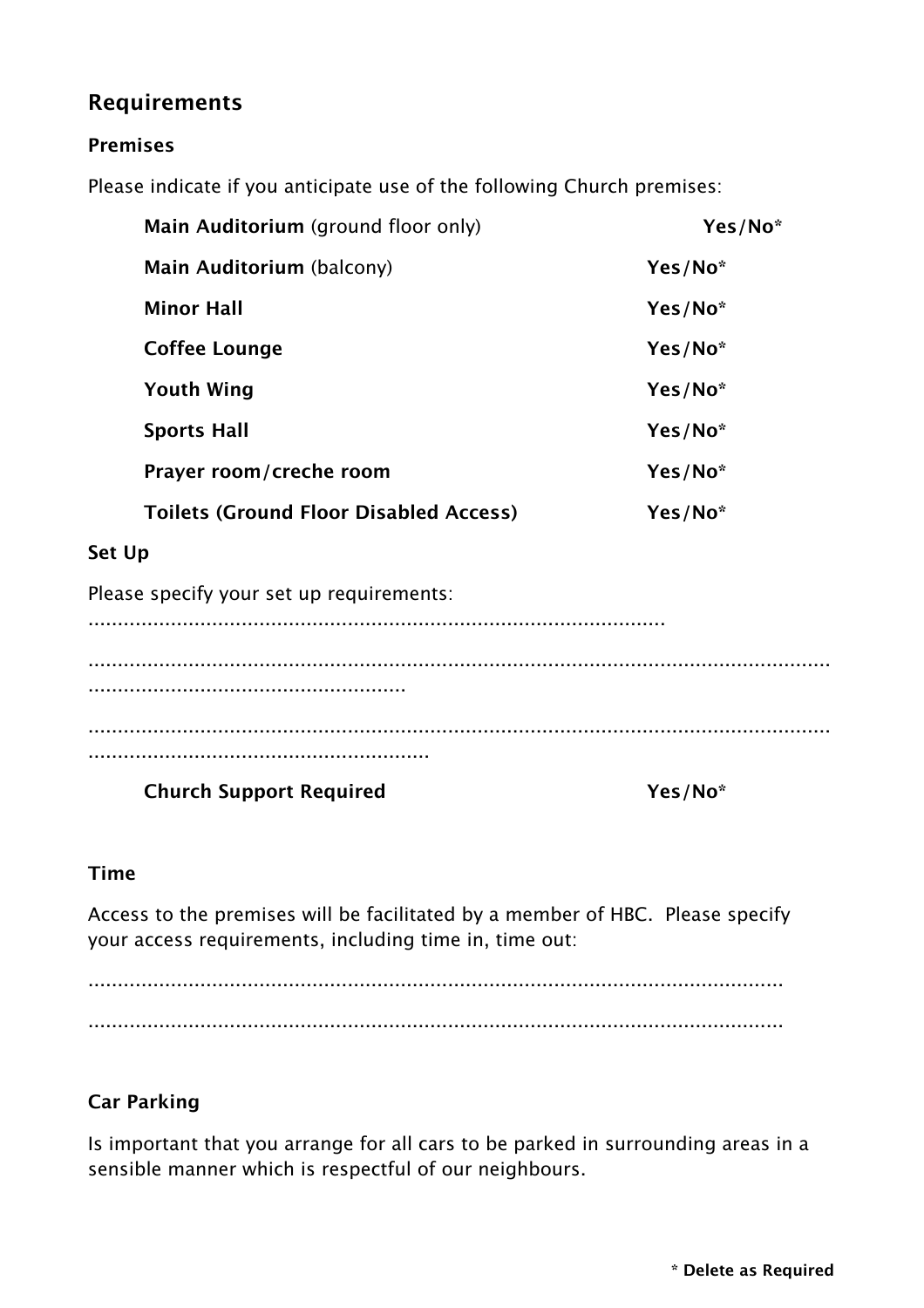## **Audio/Visual**

If using the main auditorium, you will probably require use of the Church's Audio/Visual facilities.

Please confirm:

| Audio-visual technicians provided: | Yes/No <sup>*</sup> |
|------------------------------------|---------------------|
| Church technician(s) required      | Yes/No <sup>*</sup> |

**N.B. The provision of an audio-visual technician is dependent on the availability of personnel.**

#### **Music**

Please confirm if you require:

| Use of piano in Main Auditorium                                                                                         | Yes/No* |  |
|-------------------------------------------------------------------------------------------------------------------------|---------|--|
| Use of electric keyboard in Minor Hall                                                                                  | Yes/No* |  |
| A pianist                                                                                                               | Yes/No* |  |
|                                                                                                                         |         |  |
|                                                                                                                         |         |  |
|                                                                                                                         |         |  |
| N.B. The provision of a pianist and/or other musicians/worship leader is dependent on the<br>availability of personnel. |         |  |
| Other                                                                                                                   |         |  |
| If you have additional requirements, please provide as much detail as possible:                                         |         |  |
|                                                                                                                         |         |  |

...................................................................................................................... ...................................................................................................................... ...................................................................................................................... ......................................................................................................................

**NB. The use of bouncy castles and/or other inflatables on the church premises is not permitted.**

**COVID 19**